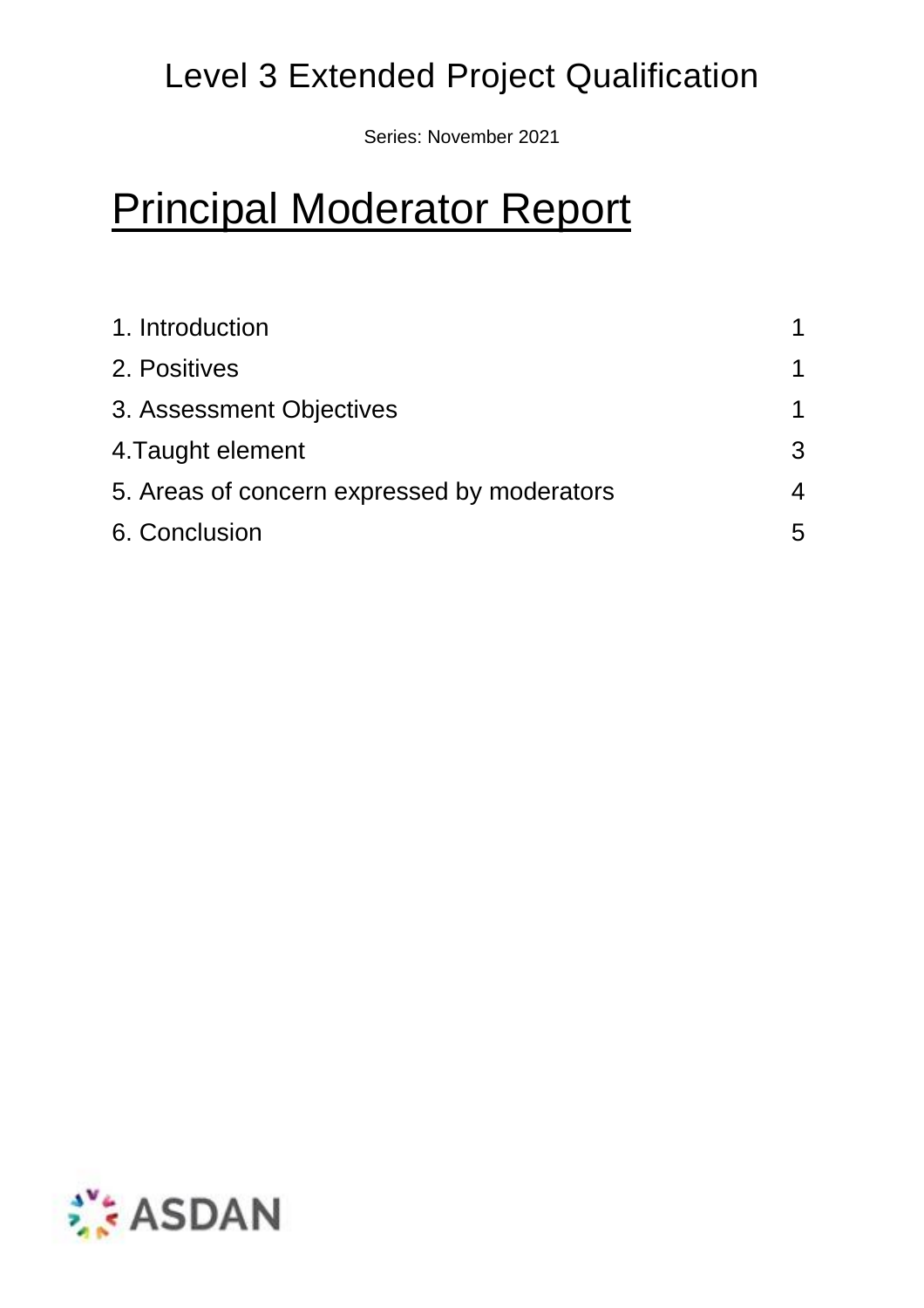## **1. Introduction**

#### **Size of entry and how it compares to previous entries**

Submission size increased by more than 60% compared to the Summer 2021 series.

#### **Choice of project titles - ingenuity and creativeness of candidates**

The range and variety of the questions chosen by the candidates remain as broad as ever. There were projects related to the impact of COVID-19 and the pandemic on the economy, on education and house prices. Candidates completed practical investigations well as dissertations and business plans.

#### **Congratulations to centre staff, benefits to candidate**

We do, as always, appreciate the diligence and perseverance of colleagues in the centres with regards to the organisational implications of managing the EPQ process in the current climate. This is the third session of examinations under the restrictions of the pandemic, and colleagues have taken to the use of Zoom and/or Teams well as other media platforms to make the Presentation process accessible and inclusive.

## **2. Positives**

- Appropriateness of supervision in challenging and encouraging candidates
- Quality of written records of presentations

## **3. Assessment Objectives**

(4 sections) - Accuracy of marking, details of exemplary work seen and common features/issues.

## AO1 - Manage

Here we are looking for our candidates to demonstrate the development of knowledge, understanding and skills involved in the design process. We look for evidence regarding how the planning and design phases are coordinated and managed. There was substantial evidence of independent planning and project management by candidates, reflected across

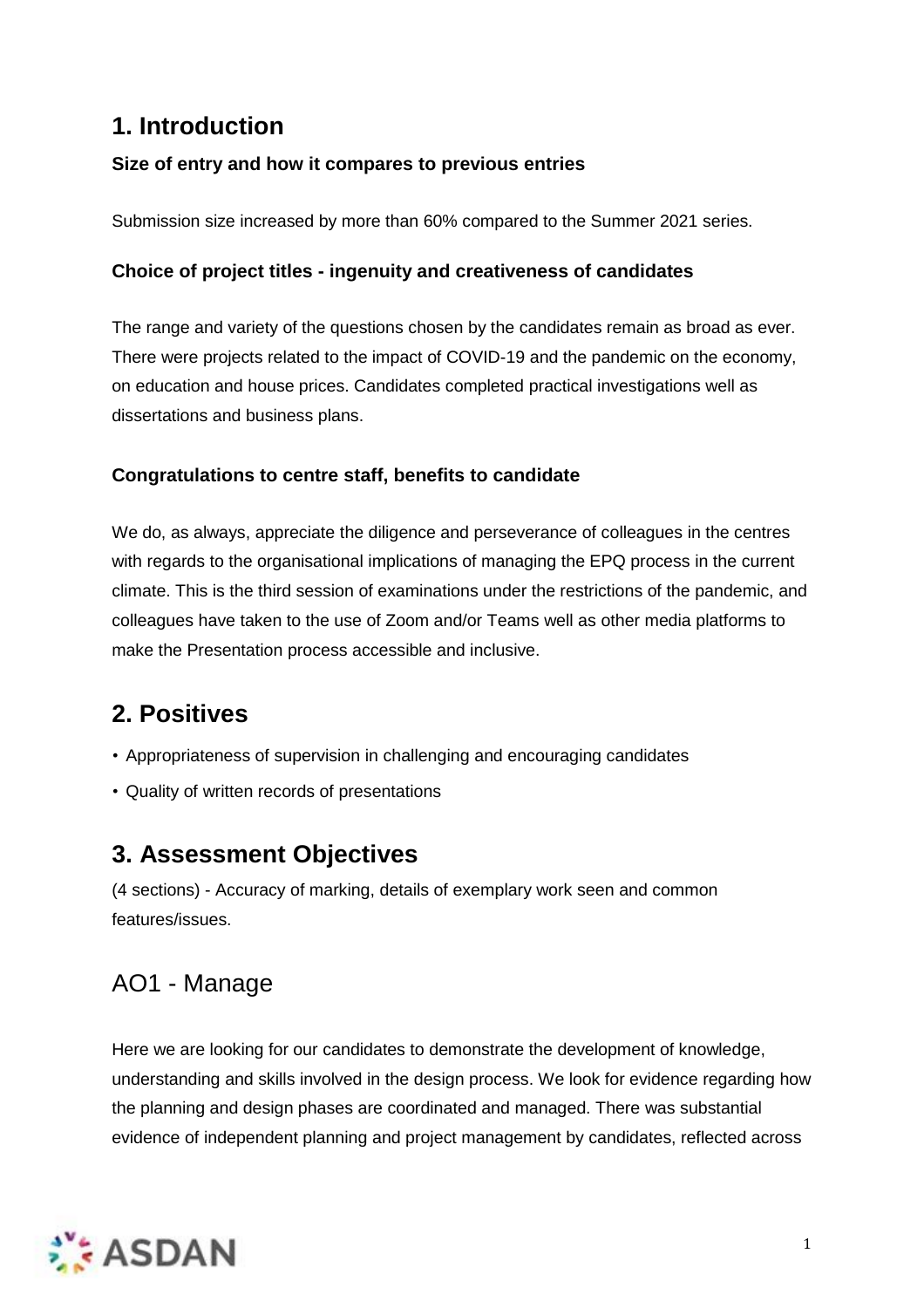the mark bands. Centres are becoming more au fait with the use of Section 6 in managing the EPQ, with candidates displaying proficiency in logging and reflecting upon the process. Form 1 - Project proposal, Form 2 - Project proposal authorisation and Form 3 - Initial Project Review are increasingly effectively used to demonstrate how the extension of level 3 studies has been arrived at by the candidate.

It is clear that centres are reflecting feedback from Centre reports. Centres are providing effective teaching and learning for candidates with regards to methodologies, as we are beginning to see more suitable application by candidates. There is however, still some room for improvement with regards to skills in selecting appropriate and achievable titles or questions. It would be helpful to see an exploration of the development of focus in the approval forms.

#### AO2 - Use resources

AO2 is designed to provide candidates with the opportunity to develop knowledge, understanding and skills to plan and carry out undefended research, to select appropriate information and to analyse the data collected. Candidates demonstrated development and application of a range of skills. Research and referencing are clearly being taught. Further improvement could be accomplished though candidates being encouraged to evaluate the sources, parsing the nature of reliability of newspapers, journals as well as websites.

It is important to note that the use of primary sources was not always successful, and some candidates would have benefitted from stronger questioning as to why the candidate requires this data; as well as how use of the data gathered will support or undermine their planned objectives. We have referred to the use of primary research in previous reports; centres may need to incorporate more of the teaching and learning time to the underpinning ideas behind planning such data gathering.

## AO3 - Develop and realise

In this Assessment Objective we look for knowledge development, understanding and skill acquired in developing the project, with an emphasis on problem solving, decision making, keeping records and working with others. Centres have proved able to assess this AO, with strong showings in the final outcome. Some quirks in language were evident, however this proved to demonstrate the individuality and independence of the candidates.

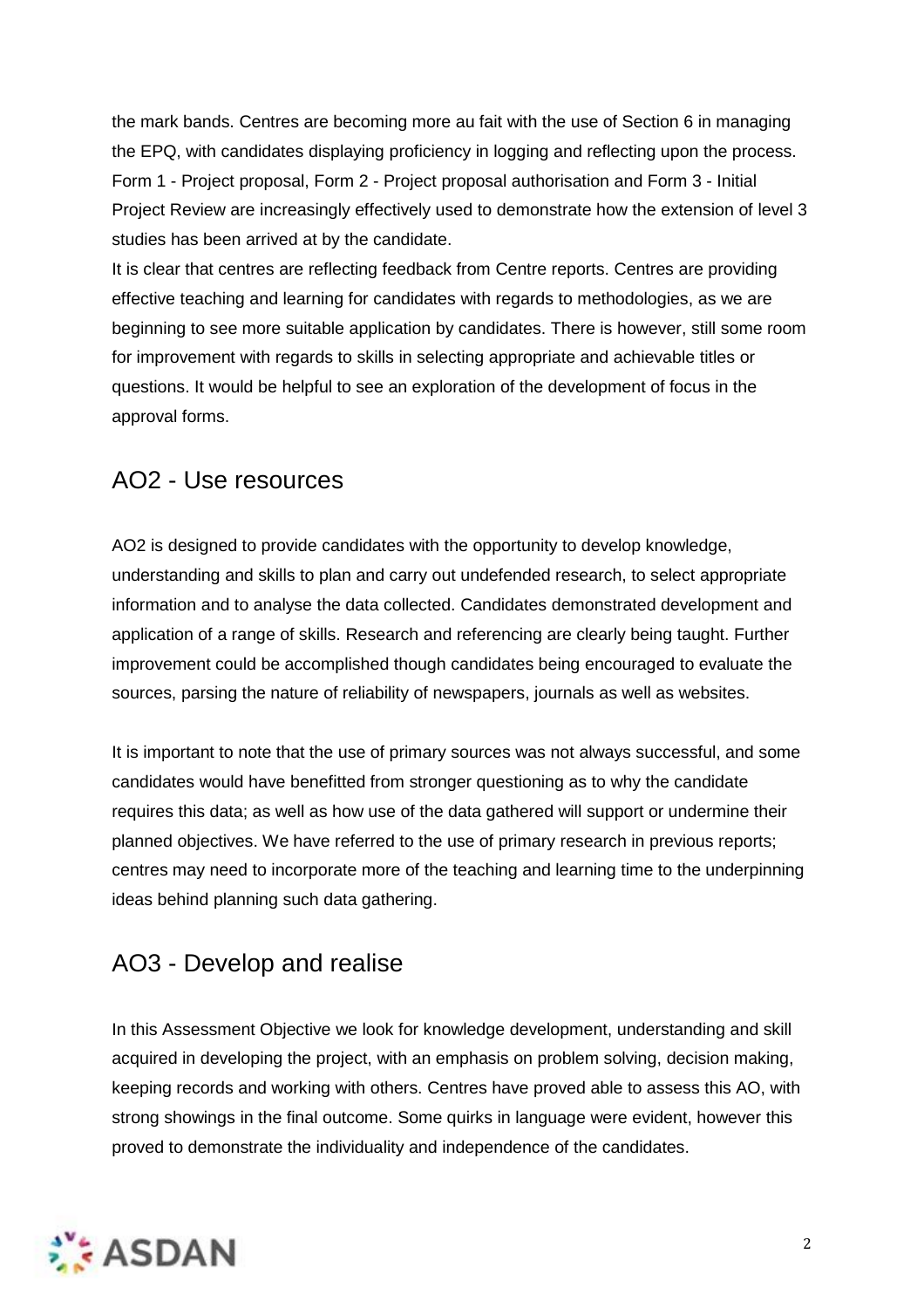In many examples it was clear that candidates had collaborated with others from their SA, peers or other adults from colleges, university or the world of work.

Some use of **Form 4** requires clarification by centres (as part of the taught element) with regards to the use of the aims and objectives section of the project plan. Candidates at times completed the section with a lack of distinction between the terms 'aim 'and 'objective'. Candidates have used Form 6 - Project activity log to capture their rationale or decision.

## AO4 - Review

In the review assessment objective we are looking at the candidate's depth of development in the knowledge, understanding and skills involved in reviewing, evaluating and drawing conclusions for their project. Additionally candidates must present to a non-specialist audience. Many candidates benefitted from detailed completion of Form 6 Project activity log to capture their analyses and evaluations of decisions made as the timeline progressed.

**Form 7** - Final project review was less well done, and often quite brief and repetitive with a focus on advice which would be given to another candidate completing the EPQ, with a lack of focus on the candidate's own successes and failures.

We would look to discourage the practice of sending the whole presentation. Edited highlights or an indication in Form 10 as to the time frame of particular questions and answers referred to would be preferable.

In addition the questions asked in the presentations should be solid and tough; designed to challenge the candidate's thinking and understanding of their project in a manner that would provide the candidate with the opportunity to elucidate the depth and breadth of their learning within the project as well as about their personal advancement.

Questions from the SAs and audience members tended to focus on the process rather than the content. Superficial questions result in superficial answers denying the candidate the opportunity to acquire higher scores in this AO.

## **4. Taught element**

The centres should be aware that the taught element comprises 120 guided learning hours and must make use of this time to ensure that candidates have not only a clear understanding of how to reference and create bibliographies, but also why these are significant critical skills to acquire.

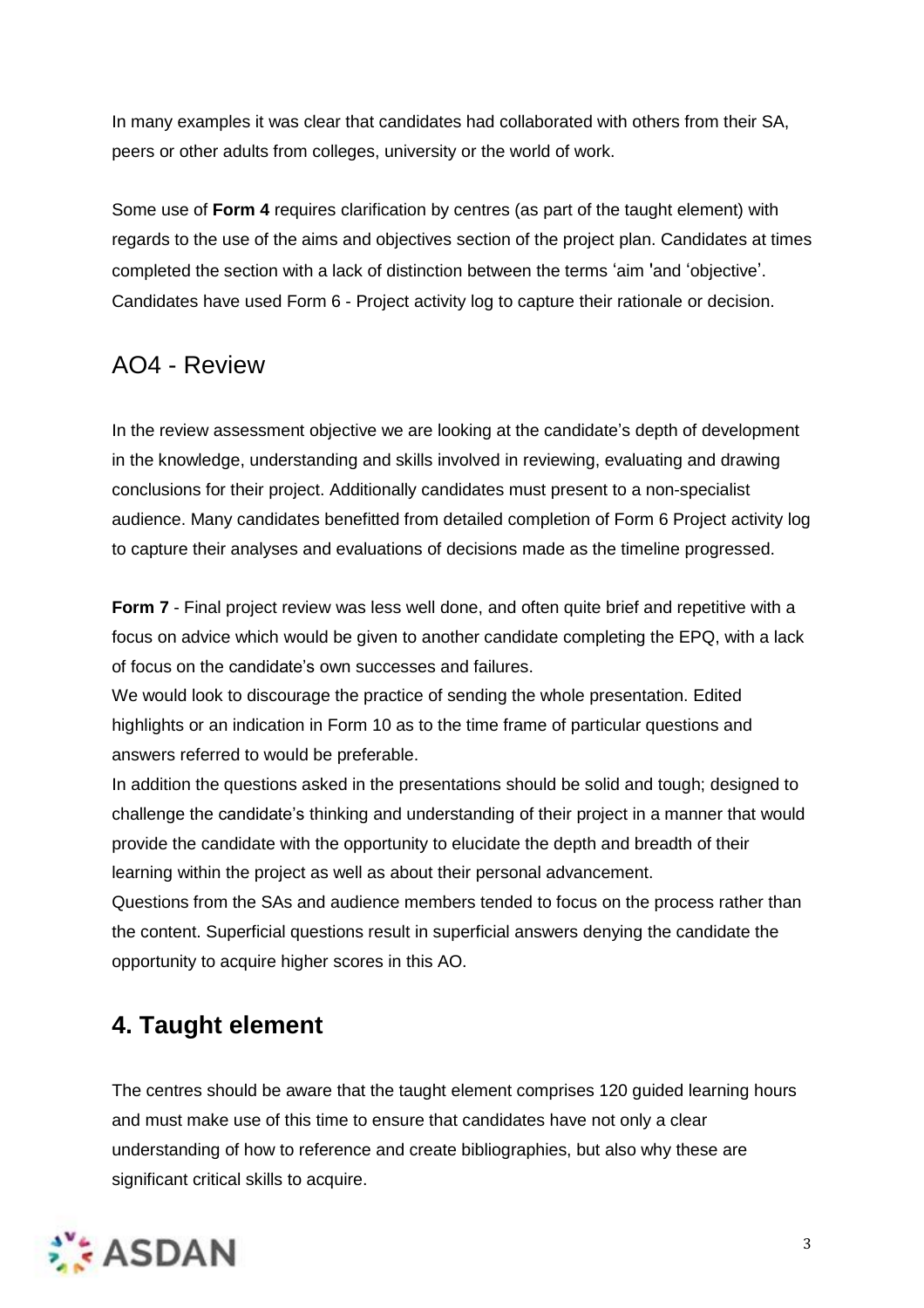## **5. Areas of concern expressed by moderators**

Use of mandatory documents

#### **Form 10 - Presentation record**

• The audience should be non-specialist and impartial. It is clear with the increasing use of remote presentations that friends and family are invited. I would suggest that Centres should be able to arrange for wider groups to attend these remote sessions to encourage deeper questioning.

- The questions about content as well as process.
- The detail quality of the answers given (as well as who asked it).

#### **Form 12 - Supervisor/assessor marks and supporting comments**

- Highlight the relevant area where the evidence for the score has been found.
- If evidence is from a video, then the relevant timestamp(s) would be helpful for the moderation team.

• Where there has been internal moderation then it would be helpful to have some validation of the IM's changes especially where the difference is out of tolerance (greater than  $+/- 3$ ).

#### **Suitability of Proposed titles**

There were a wide range of titles and subject areas as always. SAs should direct the candidates to look at:

- a) The purpose behind the primary research.
- b) The suitability of the questions on the surveys.
- c) How the data validates the key objective.

#### **Application of marking bands**

The Centres generally used the guidance around the marking bands, placing candidates in the correct band, although on occasion candidates were put in across mark bands. Where this occurred it was relatively straightforward to correct with the Centre still remaining within tolerance.